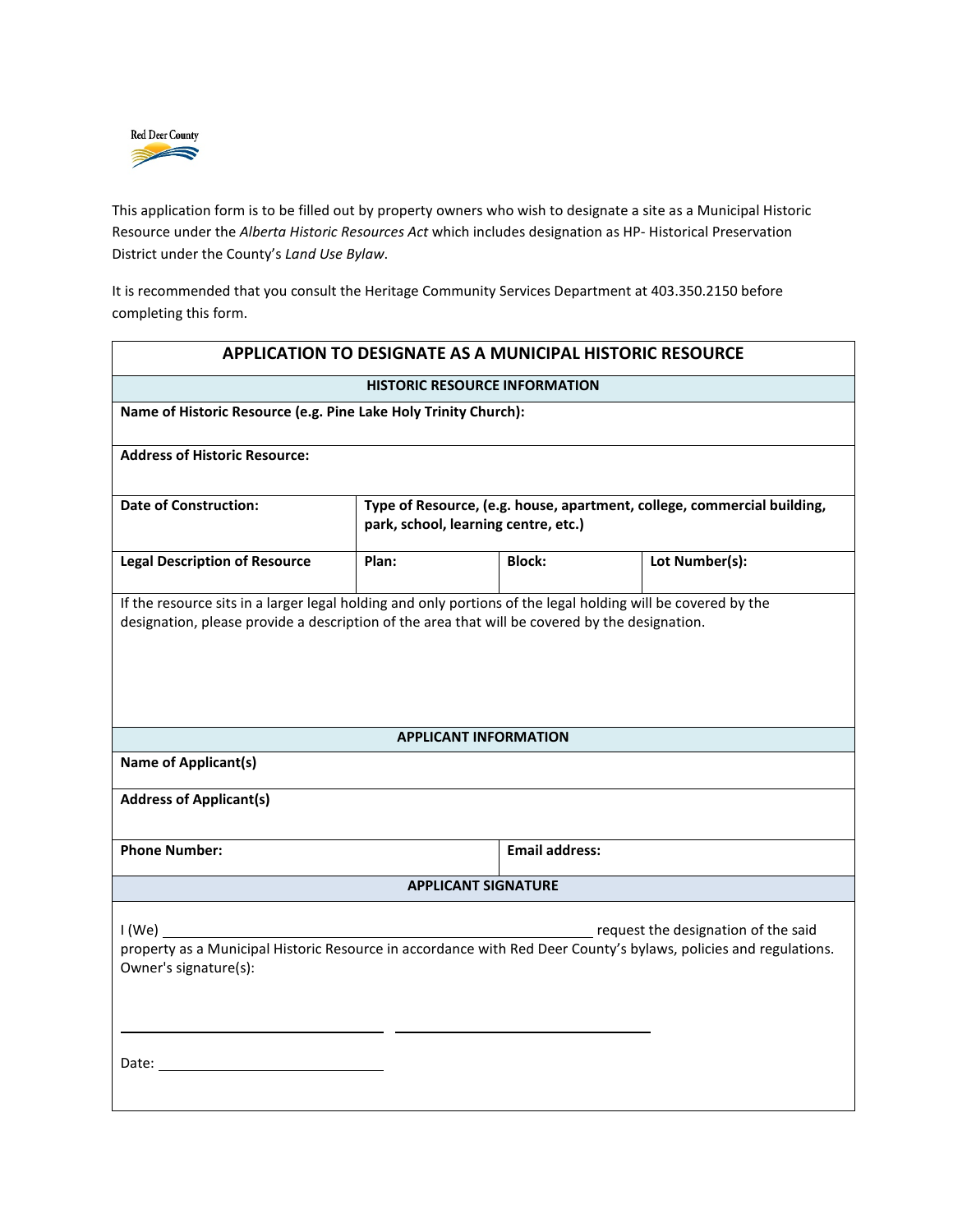| Please attach:                                                                                                                                                                                                                                                                    |                                                                                                                 |      |              |  |  |
|-----------------------------------------------------------------------------------------------------------------------------------------------------------------------------------------------------------------------------------------------------------------------------------|-----------------------------------------------------------------------------------------------------------------|------|--------------|--|--|
|                                                                                                                                                                                                                                                                                   | 1. A photocopy of the current Certificate of Title. Property Reports can be printed by Red Deer County.         |      |              |  |  |
| 2. A legal survey of the building and site to be designated. (The survey must be prepared by an Alberta Land<br>Surveyor and must, if possible be no more than five years old from the date of this application). The survey must<br>reflect the existing conditions on the site. |                                                                                                                 |      |              |  |  |
| prior to this application.                                                                                                                                                                                                                                                        | 3. A copy of the Red Deer County property tax notice showing that taxies and levies have been paid for the year |      |              |  |  |
| <b>ADDITIONAL INFORMATION</b>                                                                                                                                                                                                                                                     |                                                                                                                 |      |              |  |  |
| Has this building or site been designated by the Government of Alberta as a:<br>1.                                                                                                                                                                                                |                                                                                                                 |      |              |  |  |
| Registered Historic Resource                                                                                                                                                                                                                                                      | Yes                                                                                                             | $No$ | If so, when? |  |  |
| Provincial Historic Resource                                                                                                                                                                                                                                                      | Yes                                                                                                             | No   | If so, when? |  |  |
| 2.                                                                                                                                                                                                                                                                                | Please answer the following questions and attach supporting documentation to your application:                  |      |              |  |  |
| a.                                                                                                                                                                                                                                                                                | What is the present use of the site, and why is this site significant?                                          |      |              |  |  |
| What are the most critical elements of the site to be protected with the designation? (These may be on<br>b.<br>the site and/or on the exterior or interior of the building.                                                                                                      |                                                                                                                 |      |              |  |  |
| What are your future plans for the site?<br>c.                                                                                                                                                                                                                                    |                                                                                                                 |      |              |  |  |
| Are there any repairs required to the site? (Please provide a description of the repairs required, and if<br>d.<br>possible, digital images showing the issues).                                                                                                                  |                                                                                                                 |      |              |  |  |
| Do you intend to apply for rehabilitation grants from the Alberta Government in the next 1-2 years?<br>e.                                                                                                                                                                         |                                                                                                                 |      |              |  |  |
|                                                                                                                                                                                                                                                                                   | <b>PRESENT CONDITION OF PROPOSED RESOURCE</b>                                                                   |      |              |  |  |
| Roof                                                                                                                                                                                                                                                                              |                                                                                                                 |      |              |  |  |
| Exterior                                                                                                                                                                                                                                                                          |                                                                                                                 |      |              |  |  |
| Doors and Windows                                                                                                                                                                                                                                                                 |                                                                                                                 |      |              |  |  |
| Foundation/Structural                                                                                                                                                                                                                                                             |                                                                                                                 |      |              |  |  |